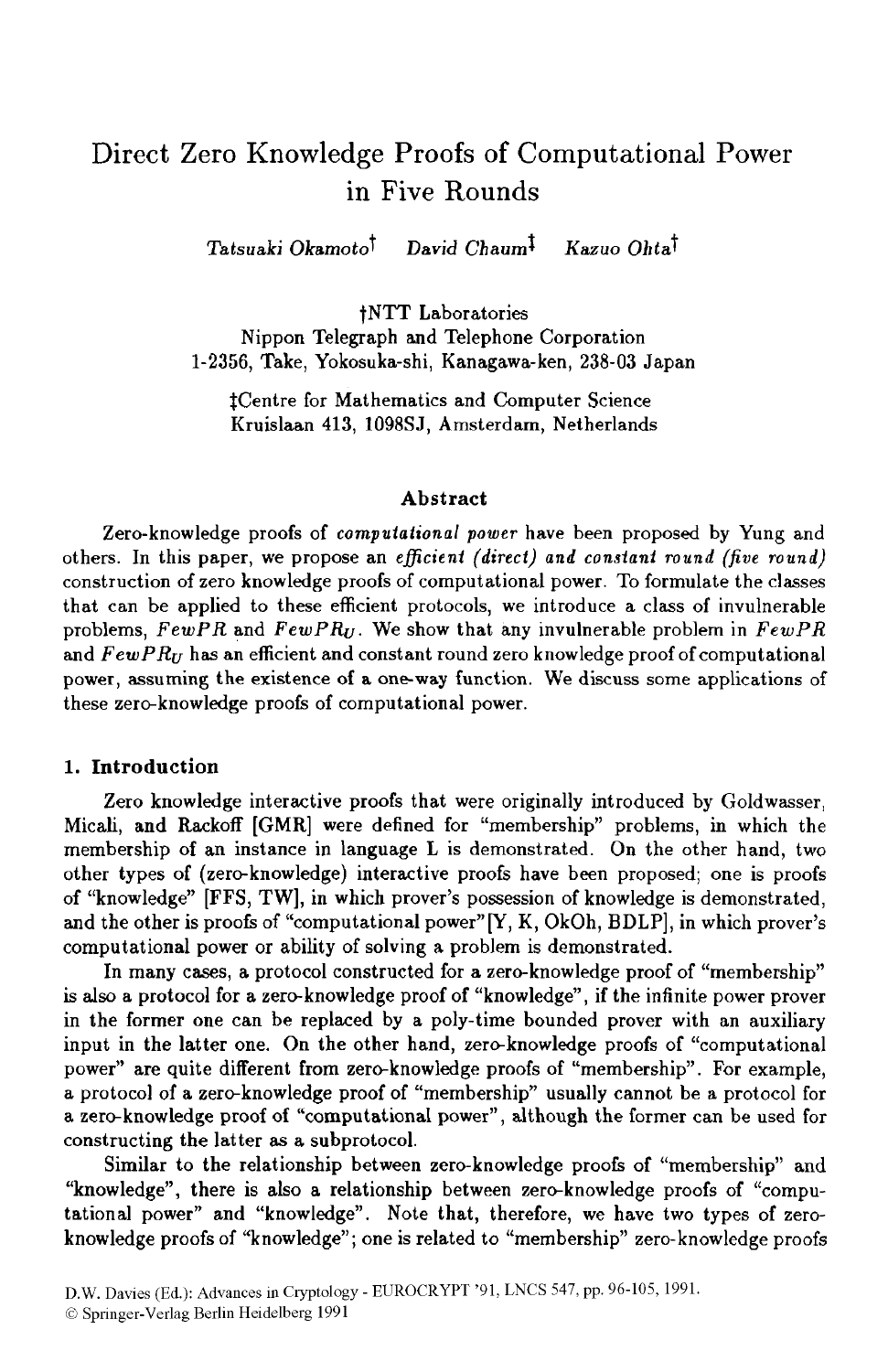(where knowledge is a "witness of the related language") and the other is related to "computational power" zero-knowledge proofs (where knowledge is a "key of the **re**lated trapdoor function").

Regarding zero-knowledge proofs of "membership" and its related proofs of "knowledge", some efficient and constant round (five or four round)<sup>1</sup> constructions have been proposed **[BMO,** FFS, FeS, TW]. However, these results do not imply that we can **also** construct an efficient zero-knowledge proofs of "computational power", since, **as**  mentioned above, zero-knowledge proofs of "computational power" are quite different from those of "membership". Actually, the previously proposed zero-knowledge proofs of "computational power" Ty, **K]** are very inefficient, because these proofs use some zereknowledge proofs of knowledge **as** subprotocols repeated polynomially many times. Moreover, no direct construction of the zero-knowledge proof of knowledge used **as** subprotocol in these zero-knowledge proofs is given, since its construction is only guaranteed by an inefficient (even though polynomial-time) reduction to a zero-knowledge proof for an NP-complete predicate. On the other hand, zero-knowledge proofs of "computational power" by [OkOh, BDLP] need specific and strong cryptographic assumptions, although they are efficient ([OkOh] is three rounds, and [BDLP] is four rounds).

In this paper, we propose *eficient (direcf) and constant round (jive round)* zero knowledge interactive proofs of "computational power" assuming the existence of a secure bit-commitment (or of a one-way function [H, ILL, **N]).** In order to formulate the classes that can be applied to these efficient proofs, we introduce the class of invulnerable problems, *FewPR* and *FewPRu.* We show that any invulnerable problem in *FewPR*  and *FewPR<sub>U</sub>* has an efficient (direct) and constant round (five round) zero knowledge proof of computational power, assuming the existence of a secure bit-commitment.

**As** an application of this efficient zero knowledge proof of "computational power", we show an efficient zero knowledge proof of "knowledge", in which prover's possession of knowledge (a key of the related trapdoor function) is demonstrated. As a typical example of this application, we show **a** zero-knowledge proof of possessing prime factors of a composite number, which is much more efficient than the previously proposed protocol in [TW]. We also discuss another application for an identification scheme.

# **2. Notations**

 $\nu(n)$  denotes a function vanishing faster than the inverse of any polynomial. Formally,

$$
\forall c > 0 \ \exists d > 0 \ \forall n > d \qquad \nu(n) < 1/n^c.
$$

Negligible probability is the probability that behaves as  $\nu(n)$ , and overwhelming probability is probablity behaves as  $1 - \nu(n)$ . When *S* is a set,  $||S||$  denotes the number of elements in the set  $S$ .  $\oplus$  denotes the exclusive-or.

*(P,* V) is an interactive pair of Turing machines, where *P* is the prover, and *V* is the verifier [GMR, TM]. Let  $T \in \{P, V\}$ .  $T(s)$  denotes  $T$  begun with  $s$  on its input work tape.  $(P, V)(x)$  refers to the probability space that assigns to the string  $\sigma$  the probability that  $(P, V)$ , on input x, outputs  $\sigma$ .

Here, uue "round" means **one** message transmission. **Note** that "round" **is** used **as**  a couple of message transmissions (send and return) in **[FeS].**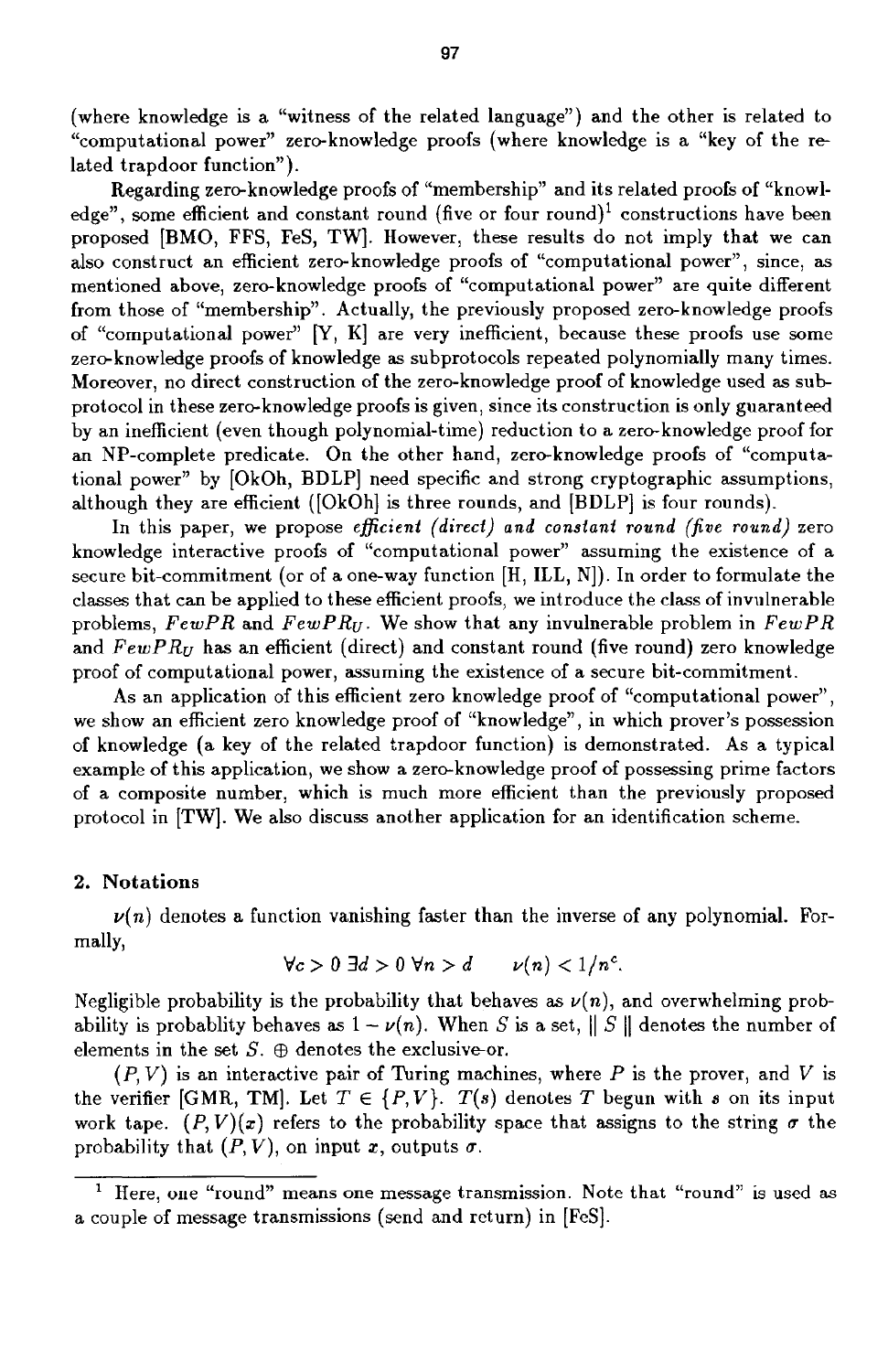#### **3. Invulnerable Problems**

**In** this **section, we define** the **problems whose instancewitness pairs are efficiently generated.** These **are variants of the** *inaulnembls* **problems introduced by Abadi, Allen**der, **Broder, Feigenbaum,** and **Heinachandra [AABFH].** 

**Definition 1:** *R* denotes a *predicate* that can be computed in polynomial time by a **deterministic algorithm.** 

$$
S_R = \{(x, w) \mid R(x, w)\},
$$
  
\n
$$
X_R = \{x \mid \exists w \ R(x, w)\},
$$
  
\n
$$
W_R(x) = \{w \mid R(x, w)\},
$$
  
\n
$$
F \in wPR = \{R \mid \exists c > 0 \ \forall x \in X_R \ || W_R(x) || \leq |x|^c\},
$$

 $R_U$  denotes a *predicate with an auxiliary witness* that can be computed in polynomial **time by a** deterministic **algorithm with an auxiliary witness.** 

$$
S_{R_U} = \{(x, w, u) \mid R_u(x, w)\},
$$
  
\n
$$
\mathcal{X}_{R_U} = \{x \mid \exists w \exists u \; R_u(x, w)\},
$$
  
\n
$$
\mathcal{W}_{R_U}(x) = \{w \mid R_u(x, w)\},
$$
  
\n
$$
FewPR_U = \{R_u \mid \exists c > 0 \; \forall x \in \mathcal{X}_{R_U} \mid \|\mathcal{W}_{R_U}(x)\| \leq |x|^c\},
$$

**Note:** In our definition, when  $R \in \text{FewPR}$  (or  $R_U \in \text{FewPR}_U$ ) is determined, the size of  $x \in X_R$  (or  $x \in X_{R_U}$ ) is fixed. In other words, *R* is defined for each size of  $x \in \mathcal{X}_R$ . We write  $|R|$  as  $|x|$   $(x \in \mathcal{X}_R)$ .

**Definition 2:** The *uniform generation scheme* for  $R \in \text{FewPR}$ , which we denote  $G_R$ , is a polynomial-time algorithm that, on  $R$ , obtains an output string  $y$ . If  $y$  is  $(x, w)$  $\in$  *SR* with uniform probability, where  $R(x, w)$ , then  $G_R$  outputs  $(x, w)$ ; otherwise, it **outputs A.**  $G_R$  is  $\alpha$ -invaluerable, if the probability that there exists a polynomial-time **algorithm computing** *w* **from** *<b>z for nonnegligible fraction of*  $\mathbf{z} \in \mathcal{X}_R$  *or*  $G_R$  *outputs A is at most*  $1 - \alpha$ *.* 

The uniform generation scheme for  $R_U \in FewPR_U$ , which we denote  $G_{R_U}$ , is a polynomial time algorithm that, on input  $R_U$ , obtains an output string  $y$ . If  $y$  is  $(x, w, u) \in S_{R_U}$  with uniform probability, where  $R_u(x, w)$ , then  $G_{R_U}$  outputs  $(x, w, u)$ ; otherwise, it outputs A.  $G_{R_V}$  is  $\alpha$ -invalnerable, if the probability that there exists a polynomial-time algorithm computing  $w$  from  $x$  and  $R_U$  for nonnegligible fraction of  $x \in \mathcal{X}_{R_U}$  or  $G_{R_U}$  outputs  $\Lambda$  is at most  $1 - \alpha$ .

*R* or  $R_U$  is  $\alpha$ -invulnerable, if there exists an  $\alpha$ -invulnerable uniform generation scheme. A subset  $C \subset \text{FewPR}$  is  $\alpha$ -invulnerable, if any  $R \in C$  is  $\alpha$ -invulnerable. A subset  $C \subset \text{FewPR}_U$  is  $\alpha$ -invulnerable, if any  $R_U \in C$  is  $\alpha$ -invulnerable. When  $1 - \alpha$  is **negligible,** *a-inuulnemlle* **is refered** to simply **as** *inusherable.* 

**ExampIe 1: (Invulnerable problem in** *FewPR)* 

$$
R(x, w) : x = E(w),
$$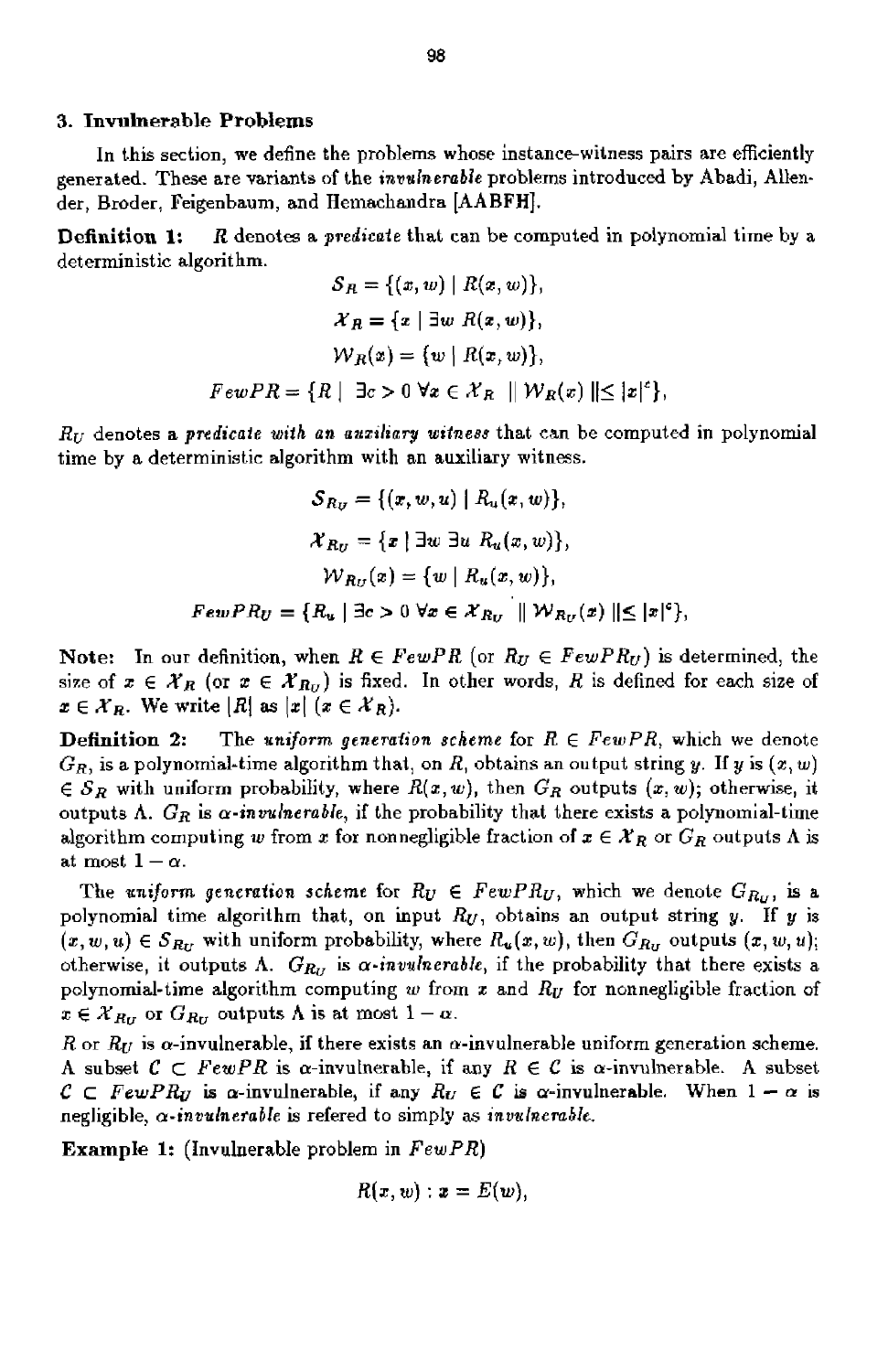where *E* is **a** one-way function (e.g., an encryption function).

**Example 2:** (Invulnerable problem in *FewPR)* 

$$
R(x, w) : x = w^e \bmod n,
$$

where  $n = p \cdot q$  (p, q: prime), e is coprime to  $p - 1$  and  $q - 1$ . If breaking the RSA scheme is hard, then this is an invulnerable problem in *FewPR.* 

**Example 3:** (Invulnerable problem in *FewPRu)* 

$$
R_u(x, w) : x = g^u \bmod p, \quad w = b^u \bmod p,
$$

where *p* is prime, *g* is a primitive element of  $GF(p)$ , and *b* is an element in  $GF(p)$  $(b = q<sup>a</sup> \text{ mod } p)$ . If breaking the DH scheme is hard, then this is an invulnerable problem in *FewPRu.* 

**Remark:** Hereafter, we will only talk about *FewPR* and omit *FewPRu,* because they are almost same.

## **4. Interactive Proofs of Computational Power**

**In** this section, we introduce the formal definition **of** interactive proofs of computational power.

**Definition 3:**  $(P, V)$  is an interactive proof that the prover P has the computational power to solve the invulnerable problem  $C \subset FewPR$ , if and only if it satisfies the following two conditions

*0* Completeness:

For any  $R \in \mathcal{C}$ ,

 $Pr\{(P, V) \text{ accepts } R\} > 1 - \nu(|R|).$ 

The probability *is* taken over the coin tosses of *P* and V.

*0* Soundness:

**For** any *c* > 0, there exists a polynomial-time probabilistic algorithm *M* (with complete control over *P')* such that, for any machine *P'* acting **as** a prover, and any sufficiently large  $R \in \mathcal{C}$ ,

$$
Pr\{(P^*,V) \text{ accepts } R\} > 1/|R|^c \rightarrow Pr\{M(x) = \mathcal{W}_R(x), x \in \mathcal{D}_R\} > 1 - \nu(|R|),
$$

where  $\mathcal{D}_R \subset \mathcal{X}_R$ ,  $\| \mathcal{D}_R \| < |R|^{c'}$  for a constant *c'*, and  $\mathcal{D}_R$  is randomly selected from  $X_R$  with the same distribution as generated by verifier  $V$ . The probability is taken over the coin tosses of  $P^*$ ,  $M$ ,  $V$ , and the distribution of  $\mathcal{D}_R$ .

# **5. Efficient Zero Knowledge Interactive Proof of Computational Power to Solve an Invulnerable Problem in FewPR**

In this section, we **show** that any invulnerable problem in *FewPR* (and *FewPRu)*  **has** an efficient (direct) **and** constant **round (five** round) zerc-knowledge interactive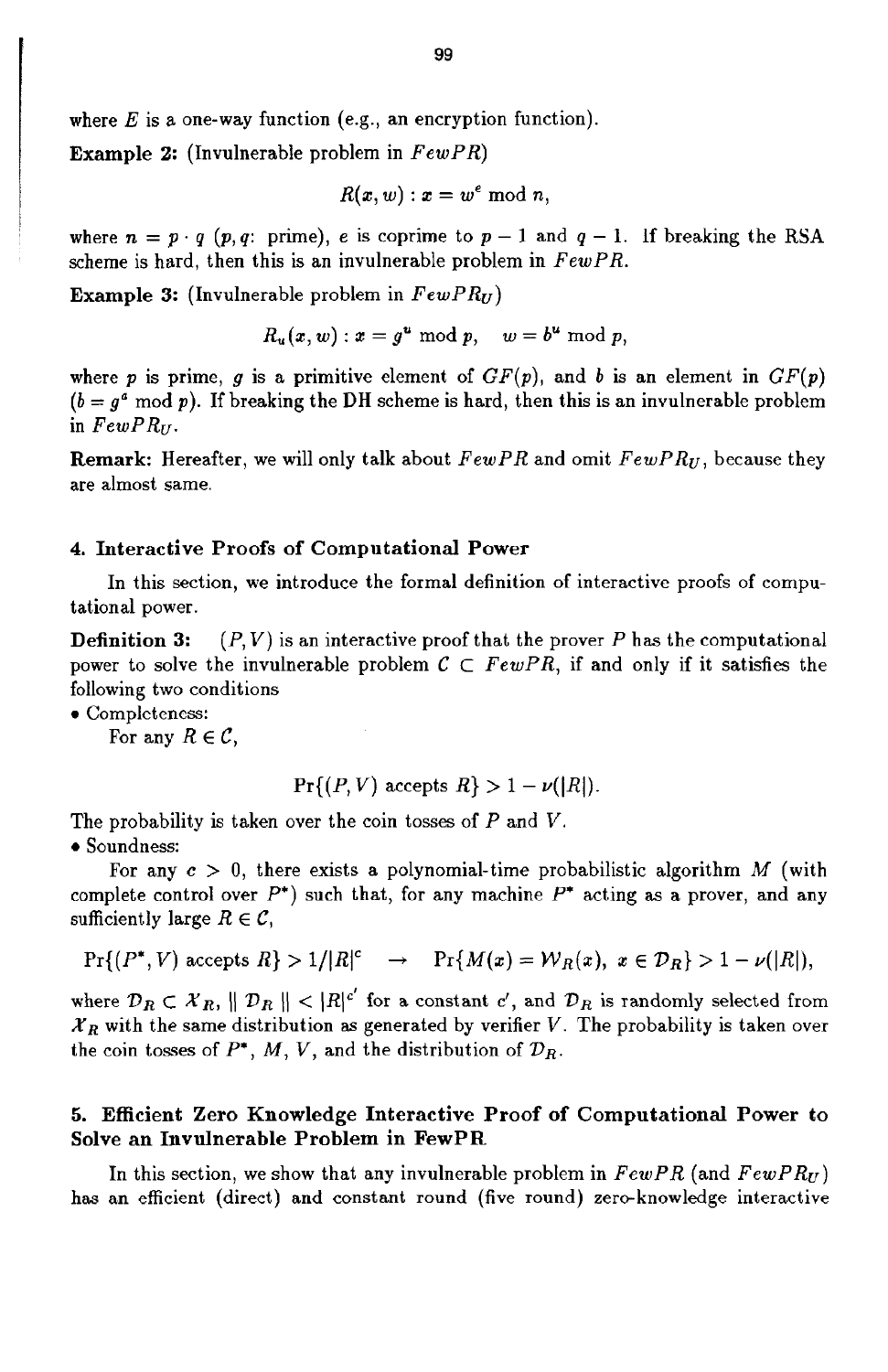proof of computational power assuming the existence of a scare bit-commitment (or of a one-way function).

First, before describing the construction of zereknowledge proofs of computational power, we roughly introduce the notion of the bit-commitment (see the formal definition in [N]). The bit-commitment protocol between Alice (committer) and Bob (verifier) consists of two stages; the *commit stage* and the *revealing sfage.* In the commit stage, after their exchanging messages, Bob has some information that represents Alice's secret bit *b.* In the revealing stage, Bob knows *b.* Roughly, after the commit stage, Bob cannot guess *b,* and Alice can reveal only one possible value. Here, when the protocol needs *k* rounds in the commit stage, we call it *h rovnd* bit-commitment. We can construct *one round* bit-commitment using probabilistic encryption [GM], and *two round* bitcommitment using any oneway function **[H, ILL, N].** In the commit stage of one round bit-commiment, Alice generates a random number  $r$  and sends  $BC(b, r)$  to Bob, where *BC* is a bit-commit function. When Alice wishes to commit *l* bits,  $b_1, b_2, \ldots, b_l$ , she sends  $BC(b_1, r_1), \ldots, BC(b_l, r_l)$  to Bob. Hereafter, we will simply write  $BC(\bar{b}, \bar{r})$  as  $(BC(b_1, r_1), \ldots, BC(b_l, r_l))$ , where  $\bar{b} = (b_1, \ldots, b_l)$  and  $\bar{r} = (r_1, \ldots, r_l)$ .

Next, we show the protocol of an efficient (direct) and constant round (five round) zero-knowledge interactive proof of computational power.

#### **Protocol A**

input  $R \in \mathcal{C}$  should be repeated  $m = O(|R|)$  times. Let  $\mathcal{C} \subset \text{FewPR}$  be an invulnerable problem. The following  $(P, V)$  protocol on

- (i) *P* generates random bit strings  $r_i$  and  $t_i$   $(i = 1, 2, ..., I)$ , and calculates bitcommitment  $v_i = BC(r_i, t_i)$   $(i = 1, 2, ..., I)$ , where *BC* is a bit-commitment function, and  $t_i$  is a random bit string to commit  $r_i$ . Here, I is the maximum number of witnesses of *R* with *JRI.*
- (ii) V randomly generates  $(x, w) \in S_R$  using  $G_R$ , and sends x to P. If  $G_R$  does not output anything, *V* sends *ieminaie* to *P* and halts.
- (iii) *P* generates random bit strings  $s_i$ , and calculates  $u_i = s_i \oplus r_i$   $(i = 1, 2, ..., I)$ . *P* computes  $\{w_i \mid R(x, w_i), i = 1, 2, ..., I\}$  from x using *P*'s computational power, and calculates  $z_i = BC(w_i, s_i)$   $(i = 1, 2, ..., I)$ . (When the number of the witnesses of **z** is less than I, *<sup>P</sup>*set any values **as** the dummy witnesses.) If *P* cannot find any witness  $w_i$ , then *P* sends *terminate* to *V* and halts. Otherwise, *P* sends  $u_i$ ,  $z_i$  $(i = 1, 2, ..., I)$  to V.
- $(iv)$  *V* sends *w* to *P*.
- (v) *P* checks whether there exists *j* such that  $w = w_j$ . If *j* exists, *V* sends *j*,  $r_j$  and *tj,* otherwise *P* halts.
- (vi) *V* checks whether  $v_j = BC(r_j, t_j)$  and  $z_j = BC(w_i(u_j \oplus r_j))$  hold or not. If they hold, *V* continues the protocol, otherwise rejects and halts.

After *m* repetitions of this protocol, if *V* has not rejected it, *V* accepts and halts.

Remark: **If Naor's** bit-commitment scheme **[N]** is used, *V* also sends random bits for *P's* bit-commitment before steps (i) and (iii). Note that if probabilistic encryption or blob is used **as a** bit-commitment, V does not need to send any information for *P's*  bit-commitment.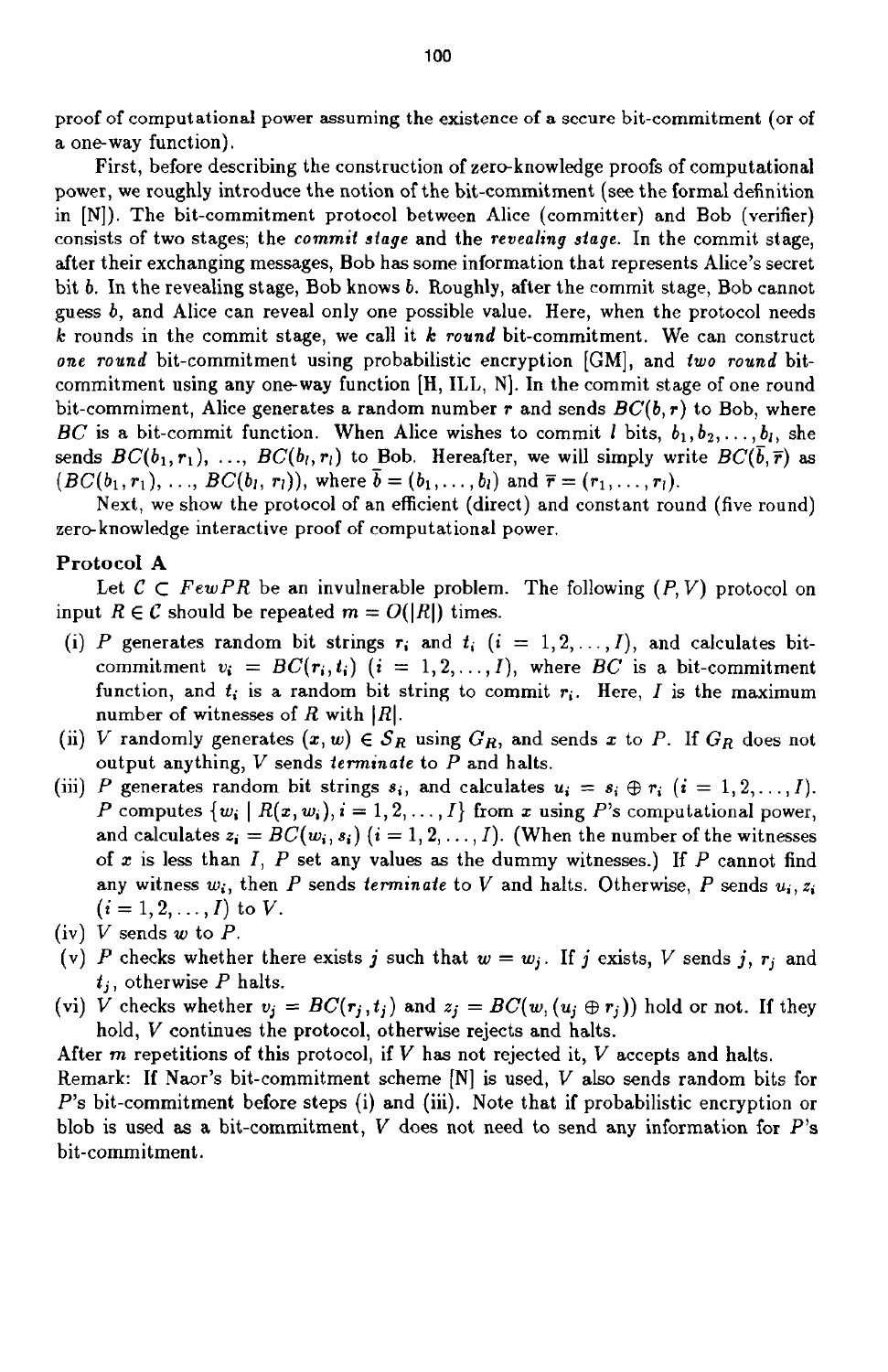**Theorem 1:** If there exists a secure (one round) bit-commitment, then Protocol  $\Lambda$  is a computational zero knowledge interactive proof that the prover has the computational power to solve  $R \in \mathcal{C}$ .

## **(Proof)**

## **(Co** *rnp lete n* **ess)**

Since *P* has the power of computing  $\{w_i \mid R(x, w_i), i = 1, 2, \ldots, I\}$ , then clearly *P* can be proven valid with probability 1.

#### *(Soundness)*

Here, for any  $c > 0$ , we construct a polynomial time algorithm M such that when for any sufficiently large  $R \in \mathcal{C}$ 

$$
Pr\{(P^*, V) \text{ accepts } R\} > 1/|R|^c,
$$

then

$$
Pr{M(x) = W_R(x), x \in \mathcal{D}_R} > 1 - \nu(|R|).
$$

This algorithm consists of two phases. In the first phase, *M* executes protocol **A**  with *P*<sup>\*</sup> by simulating the honest verifier, and obtains the values of random numbers  $t_i$ , and  $r_i$  generated by  $P^*$  with nonnegligible probability. By repeating polynomially many times this procedure with fixing the random tape of  $P^*$ , M obtains all  $t_i$ , and  $r_i$ that are used for commiting true witnesses but dummy witnesses.

In the second phase, *M* resets *P\*,* and also executes protocol **A,** where *M* does not simulate the honest verifier, but sends  $x \in \mathcal{D}_R$  to  $P^*$  in step (ii). In step (iii),  $P^*$ outputs  $z_i$ . Because in step (iv) *M* cannot send a valid w, then  $P^*$  halts in step (v). However, since, in the first phase, M knows all  $t_i$  and  $r_i$ , then M can obtain all  $w_i$  from  $u_i$ ,  $z_i$ ,  $t_i$ , and  $r_i$  with nonnegligible probability, because the same random tape of  $P^*$  is used in the first and second phases.

Thus, we can extract all  $w_i$  from  $x \in \mathcal{D}_R$  with overwhelming probability by repeating the above procedure polynomially many times.

#### *(Zero knowledgeness)*

Let  $V^*$  be any polynomial time algorithm for the verifier.

The simulator *M* can simulate the history,  $(P, V^*)(R)$ , by using  $V^*$  as a black-box as follows:

The following procedure should be repeated  $m = O(|R|)$  times.

- (1) *M* generates prover's first message,  $\{v_i; i = 1, 2, ..., I\}$ , by using the same procedure as honest prover's, where  $v_i' = BC(r_i', t_i')$ .
- (2) *M* gives  $\{v_i^i; i = 1, 2, ..., I\}$  to  $V^*$  as prover's first message and runs  $V^*$ , which outputs **z' as** verifier's **first** message.
- (3) *M* generates random numbers  $\{w_i'\}, \{s_i'\}$  and computes  $\{u_i' = s_i' \oplus r_i'\}, \{z_i' = s_i''\}$  $BC(w'_i, s'_i)$ , where  $i = 1, 2, ..., I$ .
- (4) *M* gives  $\{u'_i, z'_i; i = 1, 2, ..., I\}$  to  $V^*$  as prover's second message and runs  $V^*$ , which outputs *w'* as verifier's second message.
- (5) *M* checks whether  $R(x', w')$  holds or not. If  $R(x', w')$  does not hold, then *M* outputs  $({v'_i; i = 1, 2, ..., I}, x', {u'_i, z'_i; i = 1, 2, ..., I}, w')$ , and halts. If it holds, then go to step (6).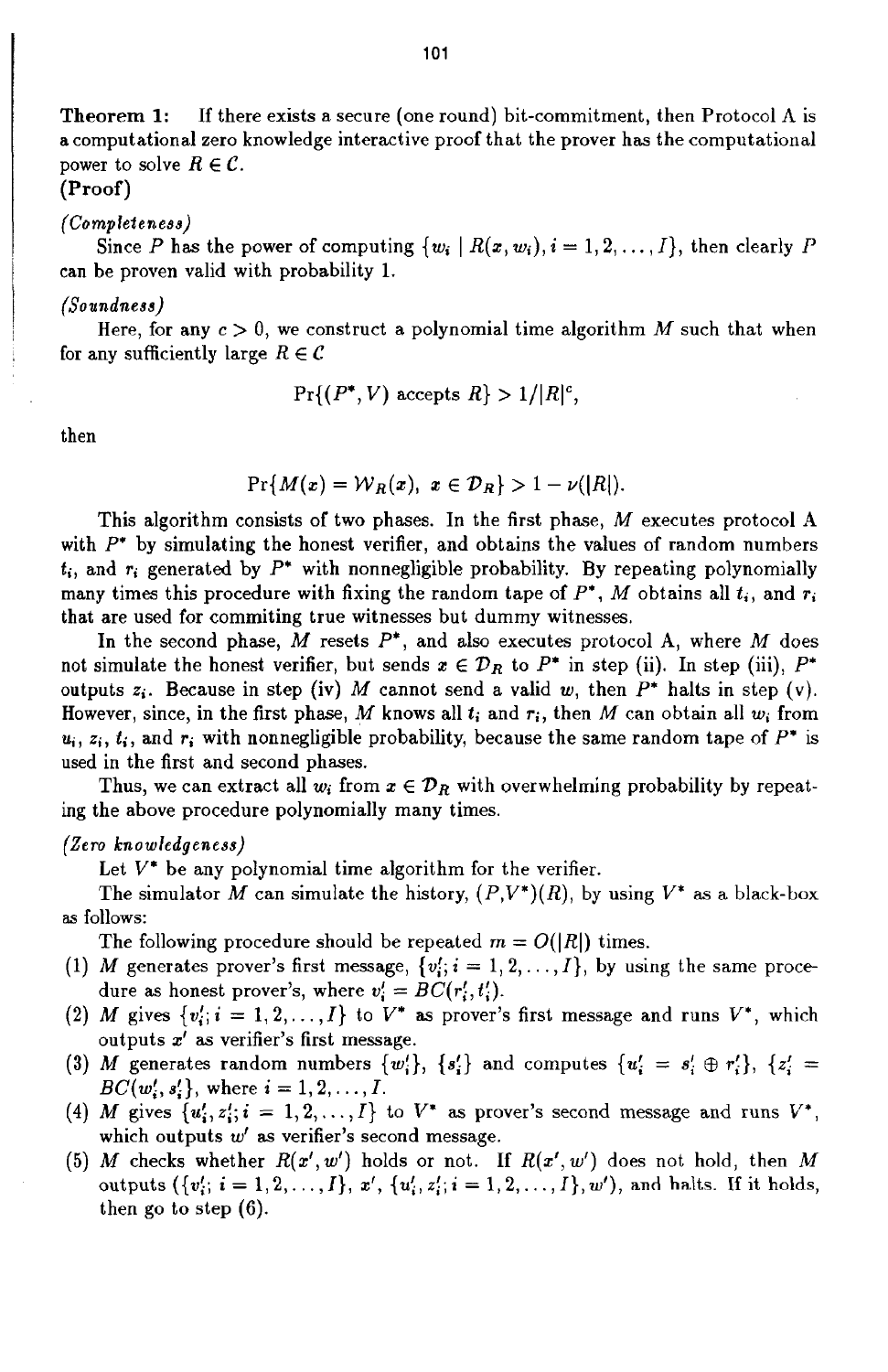- (6) *A4* resets *V',* and repeats the exact same procedure of steps (1) and **(2)** with the same ramdom tapes.
- (7) *M* randomly generates  $j \in \{1, ..., I\}$ ,  $s''_i$   $(i = 1, ..., I)$  and  $w''_i$  for  $i = 1, ..., j I$  $1, j + 1, \ldots, I$ . *M* sets  $w''_i = w'$ , and computes  $u''_i = s''_i \oplus r'_i$ ,  $z''_i = BC(w''_i, s''_i)$  $(i = 1, \ldots, I).$
- (8) *M* gives  $\{u''_i, z''_i; i = 1, ..., I\}$  to  $V^*$  as prover's second message, and runs  $V^*$ , which outputs  $w''$  as verifier's second message.
- (9) *M* checks whether  $w'' = w'$  or not. If it holds, *M* outputs  $({v'_i}; i = 1, ..., I), x'$  $\{u''_i, z''_i; i = 1, \ldots, I\}, w', (j, t'_j, r'_j)$  as the history. Otherwise, *M* returns to step (6).

First, the real history  $H_0$  of  $({v_i; i = 1, ..., I}, x, {u_i, z_i; i = 1, ..., I}, w)$  is computationally indistinguishable from the first-stage simulated history  $H_1$  of  $({v_i}$ ;  $i = 1, \ldots, I$ ,  $\mathbf{z}'$ ,  $\{u'_i, z'_i; i = 1, \ldots, I\}$ ,  $w'$ ). This is because if there exists a distinguisher D that distinguishes  $H_0$  and  $H_1$ , then we can use D to extract one committed bit of the bit-commitment scheme with nonnegligible probability. This contradicts the definition of bit-commitment, since  $V^*$  and M are polynomial-time bounded and D is nonuniformly polynomial-time bounded.

Similarly, the first-stage simulated history  $H_1$  is computationally indistinguishable from the final-stage simulated history  $H_2$  of  $({v_i'; i = 1, ..., I}, x', {u_i'', z_i''}; i =$  $1, \ldots, I$ , w'). This is because  $H_1$  is computationally indistinguishable from  $H_1' = (\{v_i'\},\$  $i=1,\ldots, I$ ,  $x'$ ,  $\{R_i, z'_i; i=1,\ldots, I\}$ ,  $w'$ ),  $H_2$  is computationally indistinguishable from  $H'_2 = \{ \{v'_i; i = 1, ..., I\}, x', \{R_i, z''_i; i = 1, ..., I\}, w' \}$ , and  $H'_1$  and  $H'_2$  are computationally indistinguishable, where  $R_i$  is a real random string.

Thus, the output of *M* is computationally indistinguishable from the real history, since  $H_2$  is computationally indistinguishable from  $H_0$ .

Then, we show that the running time of *M* is polynomial time with overwhelming probability. Suppose that  $p_i$  is the probability that  $V^*$  outputs  $w_i$  as  $w'$  on input  $({v'_i};$  $a' = 1, \ldots, I$ ,  $x'$ ,  $\{u'_i, z'_i; i = 1, \ldots, I\}$  and  $p'_i$  is the probability that  $V^*$  outputs  $w_i$ **as**  $w'$  on input  $({v'_i; i = 1, ..., I}, x', {u''_i, z''_i; i = 1, ..., I}).$  The expected repetition number from step (6) to (9) is  $\sum_i p_i / p'_i$ . From the property of the bit-commitment,  $\varepsilon = |p_i - p'_i| < \nu(|R|)$ . If there exists  $c_0$  for sufficient large  $|R|$  such that  $p_i > 1/|R|^{c_0}$ , then  $|1-p_i'/p_i| \leq \varepsilon/p_i < \nu(|R|)$ . Hence,  $\sum_i p_i/p_i' < I + \nu(|R|)$ . If  $p_i < \nu(|R|)$ , then we can neglect the history with *wi,* since the probability of the history is negligible and the history without  $w_i$  is statistically indistinguishable from the real history. Thus, the running time of the simulation is polynomial time with overwhelming probability.

 $(QED)$ 

#### **Notes:**

(1) In the above protocol, the prover shows his power to compute all witnesses,  $w_1, \ldots$ , WI, from instance **z.** Definition **3** and this protocol can be easily modified to those in which the prover shows his power to compute a subset of  $\{w_1, \ldots, w_I\}$  from x. In the modified protocol, the verifier accepts the proof if the ratio of the number of the accepted cycles to the total cycle number is greater than a predetermined value (e.g.,  $1/(I - c)$ ; c is an arbitrary constant), where a "cycle" means step (i) to (vi) in Protocol **A.**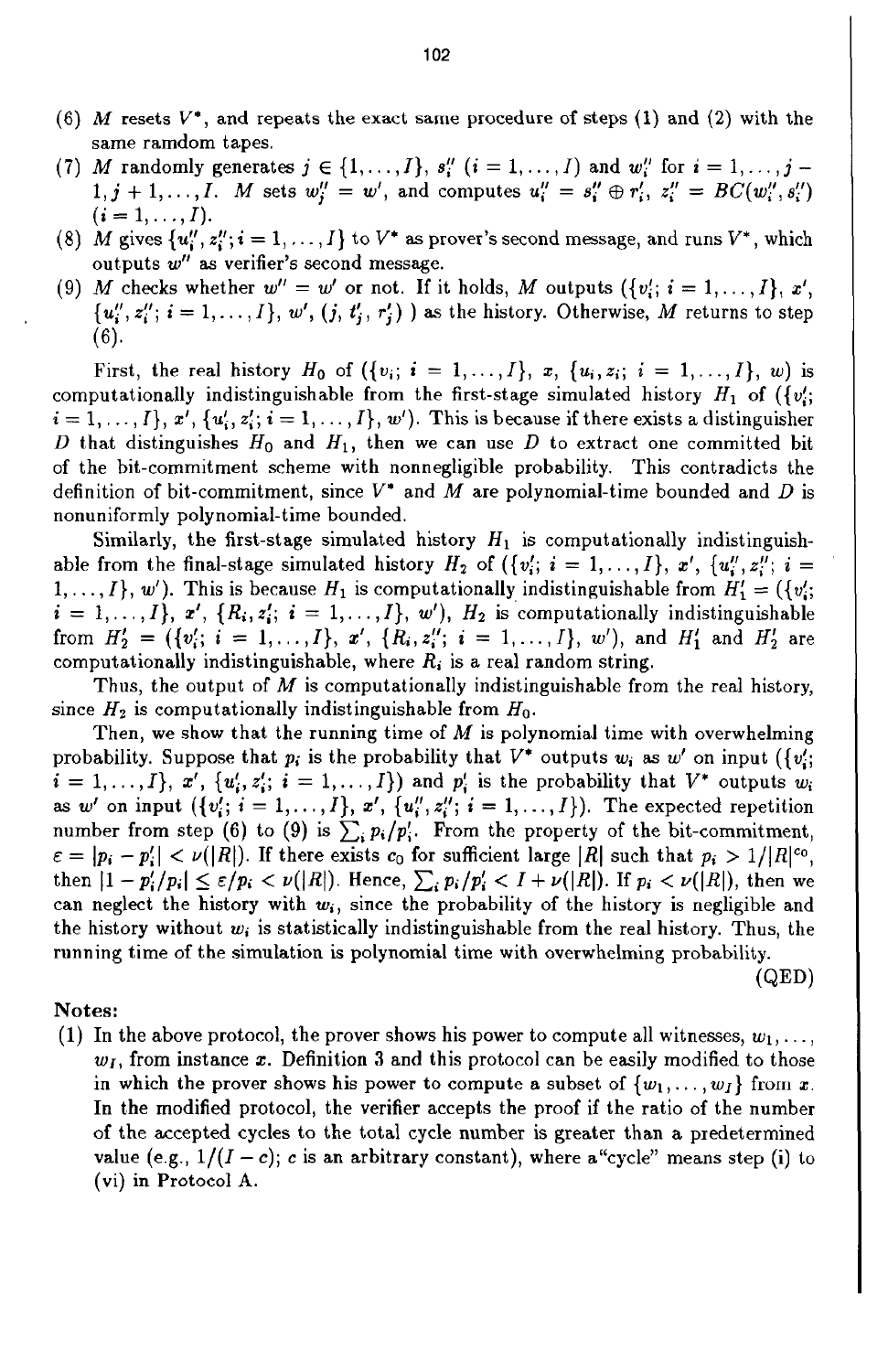- **(2)** The zero-knowledge protocol in the case of example 1 demonstrates that the **prover**  can calculate  $E^{-1}$ .
- **(3)** The zero-knowledge protocol in the case of example **2** demonstrates that the prover can decrypt an **RSA** ciphertext.
- **(4)** The zero-knowledge protocol in the case of example **3** demonstrates that, given  $p, g, b$ , the prover can generate  $b^u \mod p$  from  $g^u \mod p$  without knowing  $u$ .

**Corollary 1:** Let  $C \subset FewPR$  or  $FewPR_U$  be an invulnerable problem. If there exists a secure (one round) bit-commitment, then there exists a constant round (five round) computational zero knowledge interactive proof that the prover has the computational power to solve  $R \in \mathcal{C}$ .

# **(Proof Sketch)**

Clearly, the parallel version of Protocol **A** satisfies the completeness and soundness conditions.

To prove the zero-knowledgeness, first, simulator *M* of this protocol executes the parallel version of steps **(1)** and **(2)** of simulator's procedure in Theorem 1's proof. Here,  $V^*$  outputs *m* instances,  $x'_1, \ldots, x'_m$ , as verifier's first messages. Then, *M* obtains witnesses of each instance  $x_k$   $(k = 1, ..., m)$  that  $V^*$  outputs nonnegligibly as verifier's second message, by repeating the parallel version of steps (6) through (9) of simulator's procedure in Theorem 1's proof. (Here,  $w_i''$  can be a random string in step (7).) The expected repetition number is polynomial in *IRI.* Then, *M* puts all obtained witnesses in  $z_i''$  (which corresponds to step  $(7)$ ), and executes the procedure which corresponds to steps (8) and (9) of simulator's procedure in Theorem 1's **proof.** 

Therefore, The running time of  $M$  is polynomial time with overwhelming probability, and the output of *M* is computationally indistinguishable from the real history. (QED)

**Corollary 2:** Let  $C \subseteq FewPR$  or  $FewPR$  be an invulnerable problem. If there exists **a** secure blob (chameleon bit-commitment [BCC]), then there exists a *perfect* zero knowledge *argument* that the prover has the computational power to solve  $R \in \mathcal{C}$ .

**(Proof Sketch)** If we use the same simulator *M* **as** that of Theorem 1, the output of *M* is perfectly indistinguishable to the real history of  $(P, V^*)$ . The expected running time of *M* is  $\sum_{i} p_i/p_i \leq I$ .

(QED)

**Corollary 3:** Let  $C \subseteq FewPR$  or  $FewPR_U$  be an invulnerable problem. If there exists a secure (one round) blob (chameleon bit-commitment **[BCC]),** then there exists a constant round (five round) *siaiistacal* zero knowledge *argument* that the prover **has**  the computational power to solve  $R \in \mathcal{C}$ .

**(Proof Sketch) If** we **use** the same simulator *M* **as** that of Corollary 1, the output of *M* is statistically indistinguishable to the real history **of** *(P,* V\*). The expected running time of *M* is polynomial time with overwhelming probability.

(QED)

**Corollary 4:** Let  $C \subseteq FewPR$  or  $FewPR_U$  be an invulnerable problem. If there exists a one-way function, then there exists a constant round *(six* round) computational **zero** knowledge interactive proof that the prover **has** the computational power to solve  $R \in \mathcal{C}$ .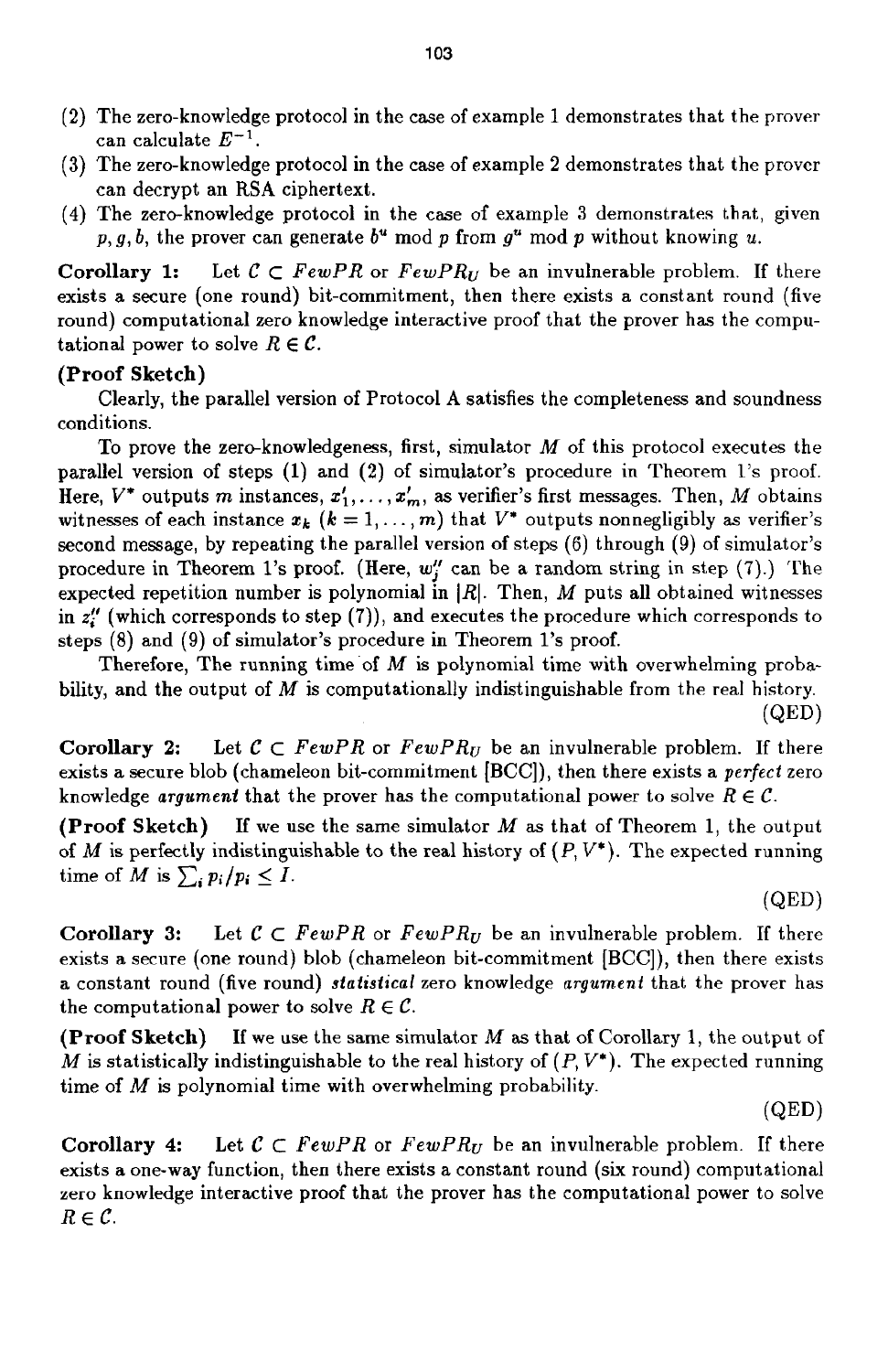# **6. Applications**

## **6.1 Zero-Knowledge Proofs for Possession of Knowledge**

In this subsection, we show an efficient zero knowledge proof of "knowledge", based on **our** zero-knowledge proof of "computational power".

When the power of the prover's ability is bounded in polynomial-time, protocol **A** for example **2** (Section **3)** becomes a zero knowledge proof of "knowledge", which demonstrates that the prover has a secret key or algorithm for decrypting an **RSA**  ciphertext. In the same situation, protocol **A** for example **3** demonstrates that the prover has a secret key or algorithm for computing  $b^u$  mod p from  $g^u$  mod p,  $g, b$ , and *p.* Here, note that we need another definition of interactive proofs of "knowledge" than that by [FFS, **TW].** 

Simialrly, when *E* in example 1 is the Rabin scheme, we can construct a zeroknowledge proof of possessing prime factors of a composite number. Note that this protocol is a zero knowledge proof of "knowledge" in the sense of **[FFS,** TW]. Clearly, this protocol is much more efficient than the previously proposed protocol in [TW].

# **6.2 Identification Schemes**

The zero-knowledge proofs of computational power can be applied to identification schemes. In the above-mentioned zero-knowledge proofs, we assume that the prover has infinite power. When we apply the zero-knowledge proofs to identification schemes, we must assume that the power of a prover is bounded in polynomial-time, and that the prover possesses a secret auxiliary input. Then, we use a trapdoor one-way function (public-key encryption)  $(E, d)$ , where E is a function, and d is a secret key for the trapdoor (in other words, the inverse of  $E$  can be efficiently computed using  $d$ .) By using this trapdoor function, we can construct an invulnerable problem  $R \in \text{FewPR}$ such that

$$
R(x, w) : x = E(w),
$$

and there exists a polynomial-time algorithm  $D_d$ , where  $x = E(D_d(x))$ . The identification scheme is as follows:

(Key generation)

First, prover *P* randomly generates *(E, d),* and publishes *E* **as** his public key *(d* is his secret key).

(Identification) *P* proves to a verifier that *P* has the power to compute the inverse of **E** through Protocol **A.** 

Thus, we can construct an identification scheme if there exists a trapdoor one-way function.

#### **7. Conclusion**

In this paper, we have proposed an *eficient (direct) and constant round (five round)*  construction of zero knowledge proofs of computational power. We have shown that any invulnerable problem in *FewPR* and *FewPRu* has an efficient and constant round zero knowledge proof of computational power, assuming the existence of a one-way function.